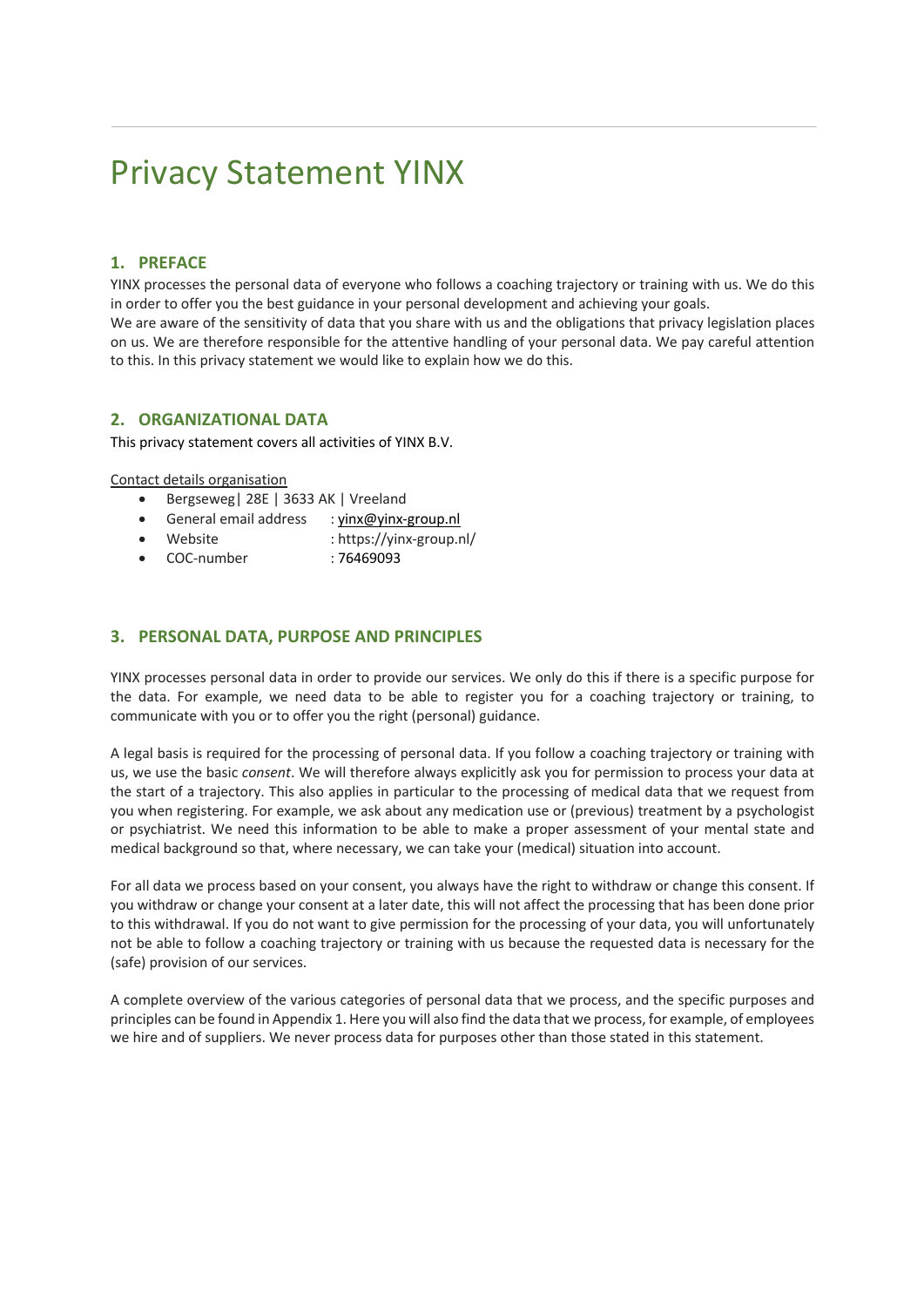

### **4. YOUR PRIVACY RIGHT**

You have a number of rights when it comes to your personal data. These rights are enshrined in law. You can use the following rights:

- 1. The right to information: concerns the right to be informed (in advance) about what data is recorded and for what purpose. We do this with this statement, among other things.
- 2. The right of access: concerns the right to view or receive a copy of the personal data that we process about you.
- 3. The right to rectification: concerns the right to change the personal data that is processed or the right to supplement or correct incorrect data. For example, if you do not agree with the recorded data after a request for access.
- 4. The right to be forgotten: concerns the right to have data permanently deleted.
- 5. The right to restriction of processing: concerns the right to have less data processed. In this case, we will test whether this is possible without negative consequences for the process.
- 6. The right to data portability: concerns the right to transfer or have personal data transferred. You have the right to transfer the data that we process from you and have received from you to you or to transfer it to another organization at your request. This is possible, for example, if you want to switch to another coach.
- 7. The right to object (objection): concerns the right to object to (a specific) processing of your data and / or to withdraw a previously given consent.

Do you want to make use of one of your rights? Then you can submit a written request via yinx@yinx-group.nl. The rule of thumb is that if you invoke one of your rights, we will process that request (free of charge) within one month. If that fails, this month may be extended to a maximum of three months.

## **5. SECURITY**

YINX has taken technical and organizational measures to protect your personal data against loss or any form of unlawful processing. The main measures are:

- 1. Responsibilities have been assigned within the organization in the field of privacy and information security.
- 2. Only those employees can access the data who also need it for the performance of their work. For example, a careful division has been made as to who may and can see which files. Basically, only people who have a direct relationship with your trajectory can view your data.
- 3. Employees or persons engaged on our behalf and who have access to personal data are (contractually) bound by confidentiality.
- 4. IT facilities and files are physically and technically protected against unauthorized access and damage or malfunction.
- 5. Processing agreements are concluded with all third parties that process data on our behalf, in which agreements are made about access to and security of data.

#### **6. EXTERNAL RECIPIENTS**

Some of the data we process is shared with third parties for related purposes. Organizations or agencies with which we share data are:

- Our Accountant
- Our Cloud/ICT provider

Where necessary, we naturally enter into a good data processing agreement (DPA) with other processors.

#### **7. PROCESSING OUTSIDE THE EU**

When processing your data, we choose (where possible) for processing within the EEA (European Economic Area). Where that is not possible, we make additional agreements or data is stored in a country of which it has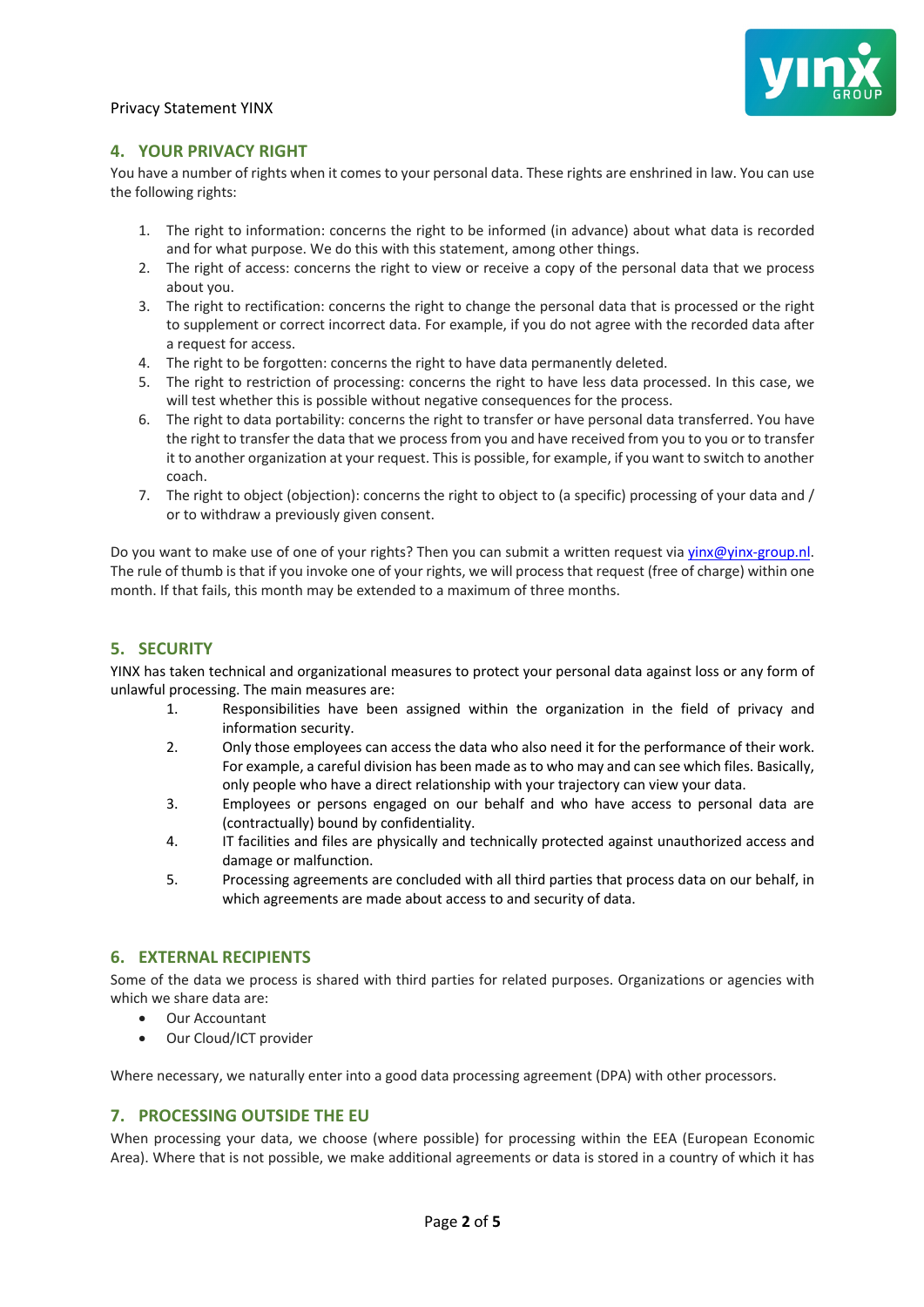

been determined (by the European Commission) that there is adequate security for personal data. In all cases we enter into a processor agreement.

#### **8. RETENTION PERIODS**

Retention periods have been determined for all personal data that we process. In principle, data is not kept longer than necessary. We keep data about coaching or training programs for 5 years. Where available, the legal retention periods are applied. For example, a statutory period of 7 years applies to financial data.

#### **9. COMPLAINTS AND INCIDENTS**

Do you have a question or a complaint about the way we handle your personal data? Please contact us using the aforementioned contact details. In the unlikely event that you cannot reach a solution with us, you can submit a complaint to the supervisory authority, the Dutch Data Protection Authority.

(https://autoriteitpersoonsgegevens.nl/en/contact-dutch-dpa/exercising-your-rights-sis-ii-vis).

We have also drawn up a protocol for reporting incidents. In doing so, we fulfill the data breach reporting obligation. The handling of these incidents follows a structured process, which also provides for the correct steps regarding the data breach notification obligation.

#### **10. COOKIES**

#### What is a cookie?

A cookie is a simple small file that is sent along with pages from our website [and/or Flash applications] and is stored by your browser on the hard drive of your computer. The information stored therein can be sent back to our servers on a subsequent visit.

#### Functional cookies

Functional cookies are cookies that are necessary for our website to function properly, for example for loading images. Our website does not work properly without these cookies, so permission does not need to be given for this.

#### Other cookies

With the help of other cookies we can recognize you when you visit our website again. The website can therefore be specially adjusted to your preferences. For example, we can use marketing, statistical or preference cookies. If we process personal data, for example your IP address, with one of these Cookies, we will ask you for permission with a cookie notification. You can also refuse these cookies.

#### Delete cookies

Cookies can be deleted via your browser settings.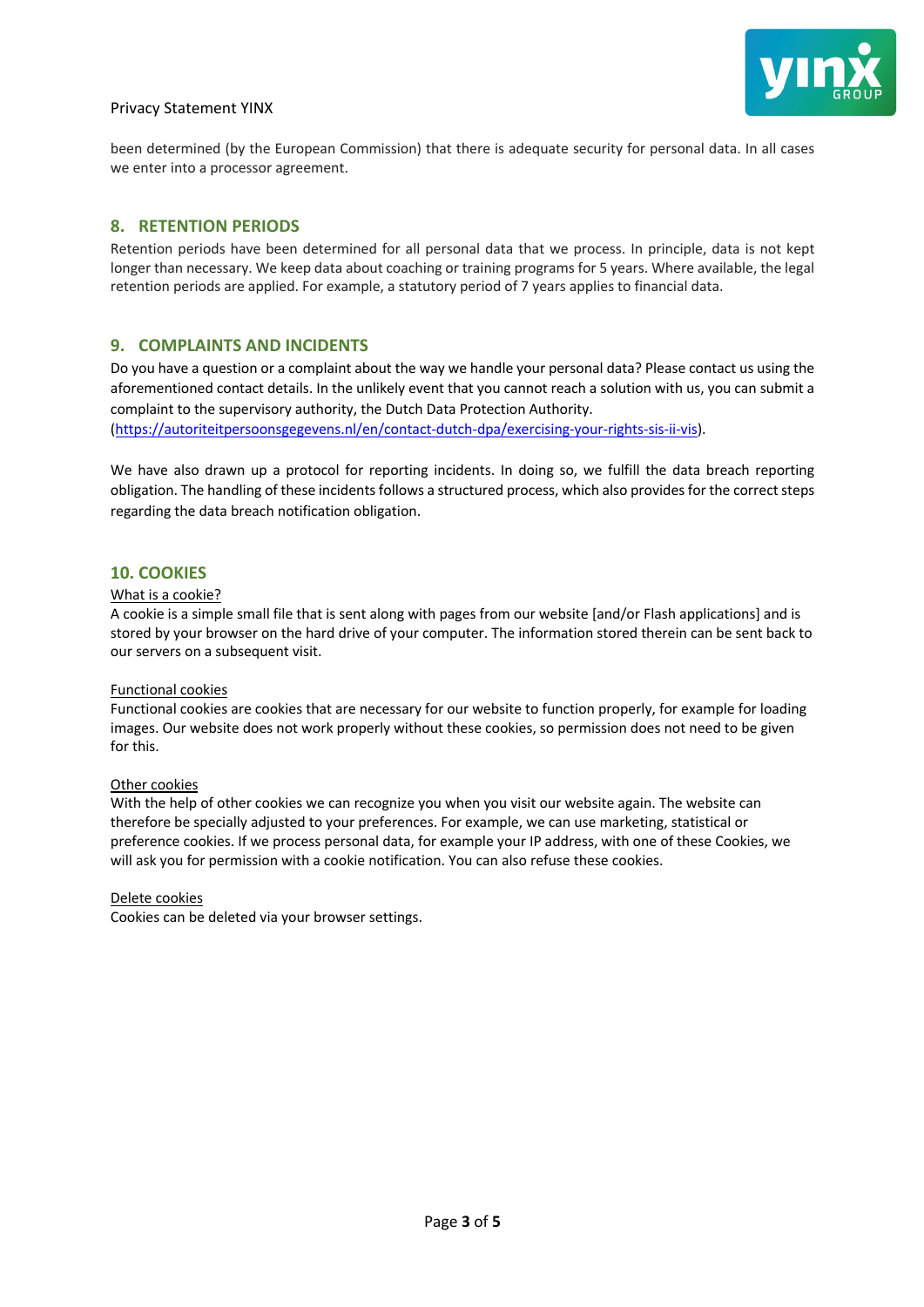

# **Appendix 1: Personal data, purpose and principles**

| <b>Categories of personal data</b>                                                                                                                                                                                                                                                                   | <b>Purpose</b>                                                                                                                                                                                                                            | <b>Principle</b>                                                                 |
|------------------------------------------------------------------------------------------------------------------------------------------------------------------------------------------------------------------------------------------------------------------------------------------------------|-------------------------------------------------------------------------------------------------------------------------------------------------------------------------------------------------------------------------------------------|----------------------------------------------------------------------------------|
| <b>Coaching</b>                                                                                                                                                                                                                                                                                      |                                                                                                                                                                                                                                           |                                                                                  |
| Name, first names, initials, title,<br>address, postal code, city, telephone<br>number, e-mail address.                                                                                                                                                                                              | The registration of coachees for a<br>process and the ability to<br>communicate with coachees.                                                                                                                                            | Execution of the service agreement<br>for the execution of coaching<br>programs. |
| Date of birth                                                                                                                                                                                                                                                                                        | Being able to offer the right guidance<br>or linking to the right coach in view of<br>the age.                                                                                                                                            | Execution of the service agreement<br>for the execution of coaching<br>programs. |
| Information about the professional<br>and family context of the coachee,<br>such as the CV, career path, original<br>family composition and current living<br>situation of the coachee. In addition,<br>inquiries are made about any<br>previous coaching processes and the<br>experience with them. | Being able to determine the needs<br>and background of the coachee with a<br>view to offering the most suitable<br>route and linking it to the right coach.                                                                               | Execution of the service agreement<br>for the execution of coaching<br>programs. |
| Information about current or<br>historical treatment by a psychologist<br>or psychiatrist, general physical<br>health and medication use.                                                                                                                                                            | Being able to assess whether the<br>coachee can handle a process<br>physically and mentally, as well as<br>assessing whether the mental state of<br>the coachee or the use of medication<br>presents objections or risks to a<br>process. | Consent                                                                          |
| Information about (the progress of<br>the) coaching process. This includes,<br>for example, (digital or paper) notes<br>from the coach, assignments from the<br>coachee and other relevant<br>information about the recording of<br>the trajectory.                                                  | Being able to offer the correct<br>guidance and assessment of the<br>progress of the process as well as the<br>regular reporting of conversations.                                                                                        | Execution of the service agreement<br>for the execution of coaching<br>programs. |
| For the purpose of video<br>conferencing: the IP address, e-mail<br>address, substantive conversations.                                                                                                                                                                                              | Offering a digital communication<br>channel for (part of) the process<br>where coachees do not have to be<br>physically present.                                                                                                          | Execution of the service agreement<br>for the execution of coaching<br>programs. |
| Account number, name and address<br>details.                                                                                                                                                                                                                                                         | Being able to invoice the coaching<br>trajectory.                                                                                                                                                                                         | Execution of the service agreement<br>for the execution of coaching<br>programs. |
| <b>Training</b>                                                                                                                                                                                                                                                                                      |                                                                                                                                                                                                                                           |                                                                                  |
| Name, first names, initials, title,<br>address, postal code, city, telephone<br>number, e-mail address.                                                                                                                                                                                              | The registration of participants for a<br>training program and the ability to<br>communicate with participants.                                                                                                                           | Execution of the service agreement<br>for the execution of coaching<br>programs. |
| Date of birth, gender.                                                                                                                                                                                                                                                                               | Being able to organize groups that<br>consist of an optimal composition in<br>terms of gender and age.                                                                                                                                    | Execution of the service agreement<br>for the execution of coaching<br>programs. |
| Dietary requirements and any allergy<br>information.                                                                                                                                                                                                                                                 | In connection with providing<br>lunches/dinners that are part of the<br>training based on dietary<br>requirements or restrictions.                                                                                                        | Consent                                                                          |